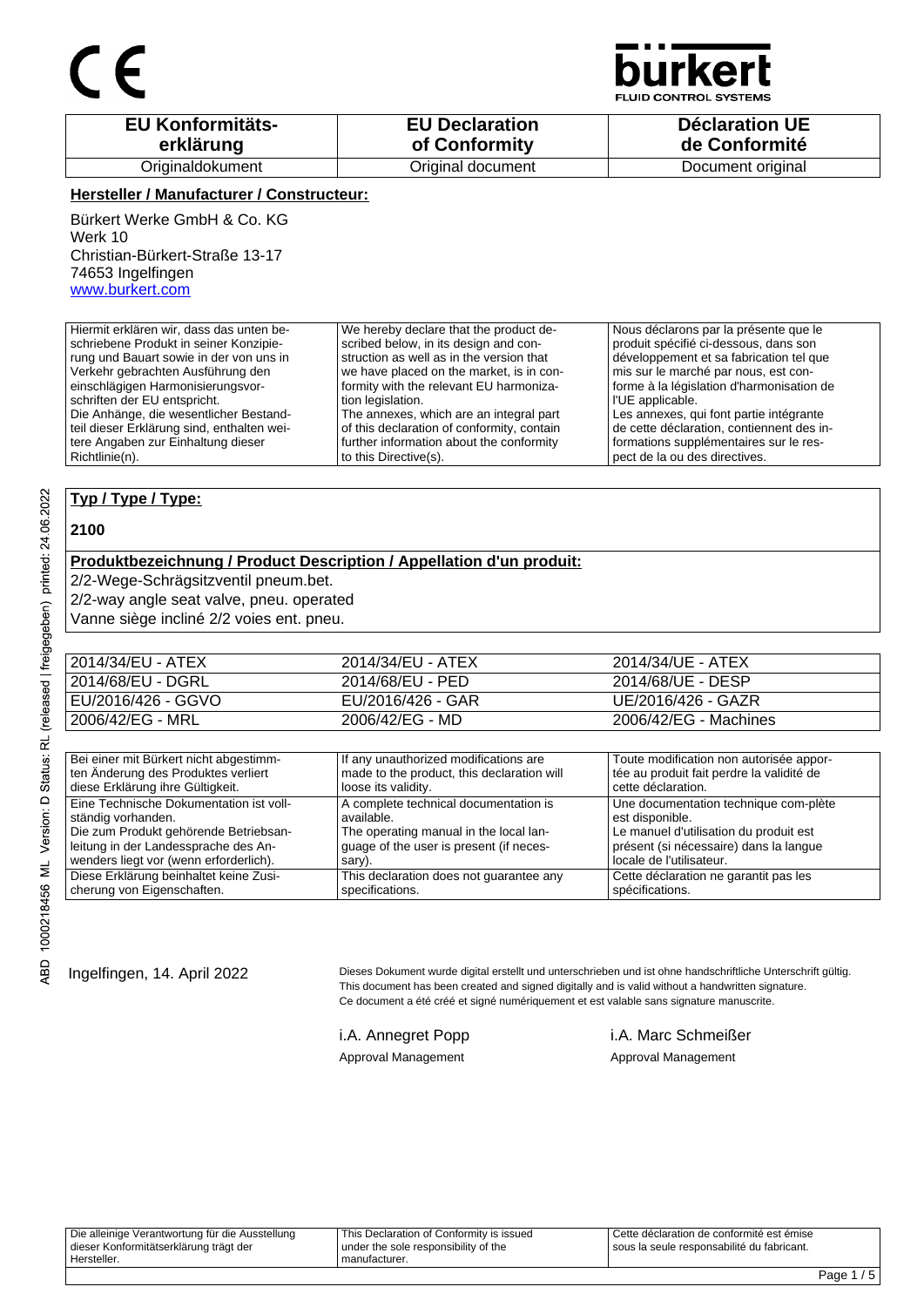



| <b>Anhang ATEX zur</b><br>EU Konformitätserklärung                                | <b>Annex ATEX for</b><br><b>EU Declaration of Conformity</b>                                                                 | Annexe ATEX à la<br><b>Déclaration UE de</b>                                                       |
|-----------------------------------------------------------------------------------|------------------------------------------------------------------------------------------------------------------------------|----------------------------------------------------------------------------------------------------|
| Originaldokument                                                                  | Original document                                                                                                            | Document original                                                                                  |
|                                                                                   |                                                                                                                              |                                                                                                    |
| 2014/34/EU - ATEX                                                                 | 2014/34/EU - ATEX                                                                                                            | 2014/34/UE - ATEX                                                                                  |
|                                                                                   | Reference in the Official Journal of the EU: L 96 dated 29.3.2014                                                            |                                                                                                    |
| Typ / Type / Type (Geräteschlüssel / product specification key / clé de produit): |                                                                                                                              |                                                                                                    |
|                                                                                   |                                                                                                                              |                                                                                                    |
|                                                                                   |                                                                                                                              |                                                                                                    |
| Variabler Code / Variable code / Variable Code:<br>(1)                            | Gilt nur in Verbindung mit / Only valid in combination with / Est uniquement valable en lien avec: PX51                      |                                                                                                    |
|                                                                                   |                                                                                                                              |                                                                                                    |
| Der oben beschriebene Gegenstand der<br>Erklärung erfüllt die Vorschriften der    | The object of the declaration described<br>above is in conformity with Directive                                             | L'objet de la déclaration décrit ci-dessus<br>est conforme à la directive 2014/34/UE               |
| Richtlinie 2014/34/EU des Europäischen                                            | 2014/34/EU of the European Parliament                                                                                        | du Parlement européen et du Conseil du                                                             |
| Parlaments und des Rates vom 26. Februar                                          | and of the Council of 26 February 2014                                                                                       | 26 février 2014 relative à l'harmonisation                                                         |
| 2014 zur Harmonisierung der<br>Rechtsvorschriften der Mitgliedstaaten             | on the harmonisation of the laws of the<br>Member States relating to equipment                                               | des législations des États membres<br>concernant les appareils et les systèmes                     |
| für Geräte und Schutzsysteme zur be-                                              | and protective systems intended for use                                                                                      | de protection destinés à être utilisés                                                             |
| stimmungsgemäßen Verwendung in ex-<br>plosionsgefährdeten Bereichen.              | in potentially explosive atmospheres.                                                                                        | en atmosphères explosibles.                                                                        |
| Nur gültig in Verbindung mit der EX-<br>Kennzeichnung des Gerätes!                | Only valid in combination with the<br>EX-marking of the equipment!                                                           | Uniquement valable en liaison avec le<br>marquage EX de l'appareil!                                |
| Das Gerät kann eingesetzt werden ge-                                              | The device can be used in accordance                                                                                         | Le dispositif peut être utilisé conformé-                                                          |
| mäß den auf dem Typschild und in der                                              | with the data given on the nameplate                                                                                         | ment aux indications de la plaque signa-                                                           |
| Betriebsanleitung angegebenen Daten.                                              | and in the operating instructions.                                                                                           | létique et dans la notice d'utilisation.                                                           |
| Die Schutzziele der Niederspannungs-                                              | The protection objectives of the low                                                                                         | Les objectifs de sécurité de la Directive                                                          |
| richtlinie 2014/35/EU wurden eingehal-<br>ten.                                    | Voltage Directive 2014/35/EU are com-<br>plied with.                                                                         | Basse Tension 2014/35/UE ont été ob-<br>servés.                                                    |
|                                                                                   |                                                                                                                              |                                                                                                    |
| Für die Bewertung wurden folgende<br>Normen herangezogen (wenn anwend-<br>bar):   | For evaluation of the conformity, the<br>following standards were consulted<br>(if applicable):                              | Pour l'évaluation de la conformité, les<br>normes suivantes ont été utilisées (le<br>cas échéant): |
| EN 80079-36:2016, EN 80079-37:2016                                                |                                                                                                                              |                                                                                                    |
|                                                                                   |                                                                                                                              |                                                                                                    |
| Das genannte Produkt ist bescheinigt<br>durch die Notifizierte Stelle:            | The product is certified by the Notified<br>Body:                                                                            | Le produit est certifié par l'organisme<br>notifié:                                                |
|                                                                                   | Name und Anschrift der Notifizierten Stelle:/ Name and Address of the notified body:/ Nom et adresse de l'organisme notifié: |                                                                                                    |
|                                                                                   | <b>Bureau Veritas CPS</b>                                                                                                    |                                                                                                    |
|                                                                                   | Germany GmbH                                                                                                                 |                                                                                                    |
|                                                                                   | <b>Businesspark</b>                                                                                                          |                                                                                                    |
|                                                                                   | 86842 Türkheim, Germany                                                                                                      |                                                                                                    |
|                                                                                   |                                                                                                                              |                                                                                                    |
| EU-Baumusterprüfbescheinigung Nr.:                                                | EU Type Examination Certificate No.:                                                                                         | Attestation d'examen UE de type Non.:                                                              |
|                                                                                   | EPS 18 ATEX 2 008 X, 02.03.2018                                                                                              |                                                                                                    |

| sind zu beachten                        | I documentation have to be observed. | l avec le produit doivent être respectées.    |  |
|-----------------------------------------|--------------------------------------|-----------------------------------------------|--|
| der mitgelieferten Produktdokumentation | installation of the enclosed product | I décrites dans la documentation fournie      |  |
| Die Sicherheits- und Einbauhinweise     | The instructions for safety and      | I Les consignes de sécurité et d'installation |  |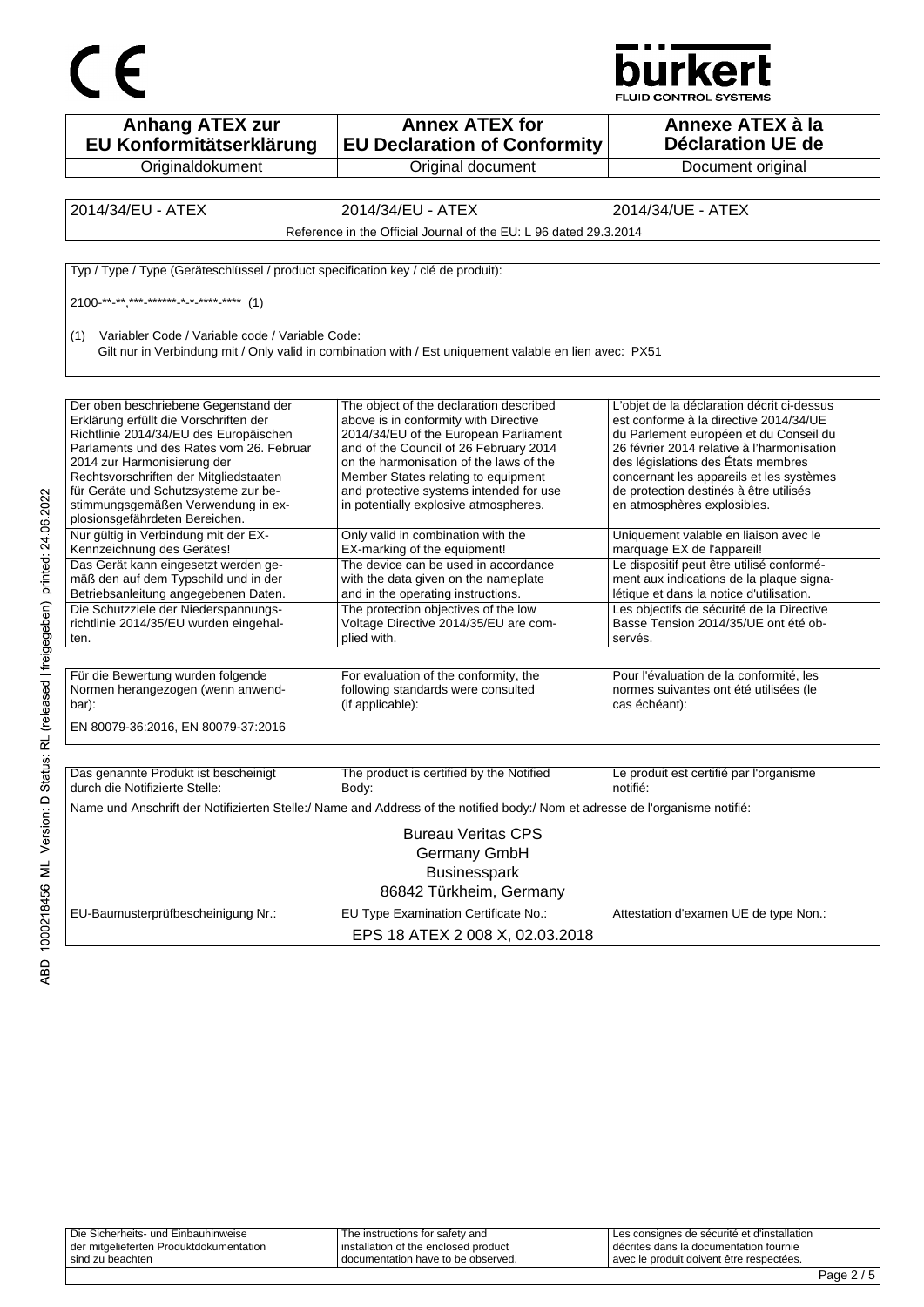# CE

## **burkert**

**FLUID CONTROL SYSTEMS** 

| <b>Anhang DGRL zur</b>                                                                                 |                                                                                                  | <b>Annex PED for</b>                                               |                                                                                                  | Annexe DESP à la                  |
|--------------------------------------------------------------------------------------------------------|--------------------------------------------------------------------------------------------------|--------------------------------------------------------------------|--------------------------------------------------------------------------------------------------|-----------------------------------|
| EU Konformitätserklärung                                                                               |                                                                                                  | <b>EU Declaration of Conformity</b>                                |                                                                                                  | <b>Déclaration UE de</b>          |
| Originaldokument                                                                                       |                                                                                                  | Original document                                                  |                                                                                                  | Document original                 |
|                                                                                                        |                                                                                                  |                                                                    |                                                                                                  |                                   |
| 2014/68/EU - DGRL                                                                                      | 2014/68/EU - PED                                                                                 |                                                                    | 2014/68/UE - DESP                                                                                |                                   |
|                                                                                                        |                                                                                                  | Reference in the Official Journal of the EU: L 189 dated 27.6.2014 |                                                                                                  |                                   |
|                                                                                                        |                                                                                                  |                                                                    |                                                                                                  |                                   |
| Abweichend zu 2014/68/EU Artikel 1                                                                     | Varying from 2014/68/EU, Article 1 (2)                                                           |                                                                    | Paragraphe 2 Contrairement à                                                                     |                                   |
| Absatz 2 f) werden folgende Angaben                                                                    | (f), the following information shall be                                                          |                                                                    | 2014/68/UE Article 1, f), les détails sui-                                                       |                                   |
| gemacht.                                                                                               | provided.                                                                                        |                                                                    | vants ont été fournis.                                                                           |                                   |
|                                                                                                        |                                                                                                  |                                                                    |                                                                                                  |                                   |
| Typ / Type / Type (Geräteschlüssel / product specification key / clé de produit):                      |                                                                                                  |                                                                    |                                                                                                  |                                   |
|                                                                                                        |                                                                                                  |                                                                    |                                                                                                  |                                   |
| 2100 ** ****** ****** * * ***(1) -****                                                                 |                                                                                                  |                                                                    |                                                                                                  |                                   |
|                                                                                                        |                                                                                                  |                                                                    |                                                                                                  |                                   |
| Leitungsanschluss (LTA = DN) / port connection / raccord - category I:<br>(1)                          |                                                                                                  |                                                                    |                                                                                                  |                                   |
| DGRL gilt nur, wenn LTA > DN25 / PED valid only for LTA > DN25 / DESP valide de LTA > DN25             |                                                                                                  |                                                                    |                                                                                                  |                                   |
| Maximaler Betriebsdruck PN 15 bar bei DN65/max. working pressure PN 15 bar at DN65/Pression de service |                                                                                                  |                                                                    |                                                                                                  |                                   |
| maximale PN 15 bar pour DN65                                                                           |                                                                                                  |                                                                    |                                                                                                  |                                   |
|                                                                                                        |                                                                                                  |                                                                    |                                                                                                  |                                   |
|                                                                                                        |                                                                                                  |                                                                    |                                                                                                  |                                   |
| Der oben beschriebene Gegenstand der                                                                   | The object of the declaration described                                                          |                                                                    | L'objet de la déclaration décrit ci-dessus                                                       |                                   |
| Erklärung erfüllt die Vorschriften der<br>Richtlinie 2014/68/EU des Europäischen                       | above is in conformity with Directive<br>2014/68/EU of the European Parliament                   |                                                                    | est conforme à la directive 2014/68/UE<br>du Parlement européen et du Conseil du                 |                                   |
| Parlaments und des Rates vom 15. Mai                                                                   | and of the Council of 15 May 2014 on                                                             |                                                                    | 15 mai 2014 relative à l'harmonisation                                                           |                                   |
| 2014 zur Harmonisierung der Rechts-                                                                    | the harmonisation of the laws of the                                                             |                                                                    | des législations des États membres con-                                                          |                                   |
| vorschriften der Mitgliedstaaten über die                                                              | Member States relating to the making                                                             |                                                                    | cernant la mise à disposition sur le mar-                                                        |                                   |
| Bereitstellung von Druckgeräten auf                                                                    | available on the market of pressure                                                              |                                                                    | ché des équipements sous pression.                                                               |                                   |
| dem Markt.                                                                                             | equipment.                                                                                       |                                                                    |                                                                                                  |                                   |
|                                                                                                        |                                                                                                  |                                                                    |                                                                                                  |                                   |
| Für die Bewertung wurden folgende                                                                      | For evaluation of the conformity, the                                                            |                                                                    | Pour l'évaluation de la conformité, les                                                          |                                   |
| Normen herangezogen (wenn anwend-                                                                      | following standards were consulted                                                               |                                                                    | normes suivantes ont été utilisées (le                                                           |                                   |
| bar):                                                                                                  | (if applicable):                                                                                 |                                                                    | cas échéant):                                                                                    |                                   |
| EN 13480-5:2017                                                                                        |                                                                                                  |                                                                    |                                                                                                  |                                   |
|                                                                                                        |                                                                                                  |                                                                    |                                                                                                  |                                   |
|                                                                                                        |                                                                                                  |                                                                    |                                                                                                  |                                   |
|                                                                                                        |                                                                                                  |                                                                    |                                                                                                  |                                   |
| Angewandtes Konformitäts-                                                                              | Applied conformity assessment:                                                                   |                                                                    | Examen de conformité appliqué:                                                                   |                                   |
| bewertungsverfahren: Modul A<br>(Interne Fertigungskontrolle)                                          | <b>Module A</b><br>(Internal production control)                                                 |                                                                    | <b>Module A</b><br>(Vérification interne de la production)                                       |                                   |
|                                                                                                        |                                                                                                  |                                                                    |                                                                                                  |                                   |
| Einteilung nach Artikel 4 und Anhang II:<br>Fluidklasse 1 (gasförmig oder flüssig),                    | Classification acc. to Article 4 and Annex II:<br>Class 1 fluid (gaseous or liquid)              |                                                                    | Classification de l'article 4 et à l'annexe II:<br>Classe 1 de fluide (gazeux ou liquide)        |                                   |
| Diagramm 6, Kategorie I                                                                                | Chart 6, Category I                                                                              |                                                                    | Tableau 6, Catégorie I                                                                           |                                   |
| Instabile Gase sind ausgeschlossen.                                                                    | Unstable gases are excluded.                                                                     |                                                                    | Gaz instables sont exclus. Pression de                                                           |                                   |
| Max. Betriebsdruck PN 10 bar bei DN 100                                                                | Max. working pressure PN 10 bar at DN 100                                                        |                                                                    | service maximale PN 10 bar pour DN 100                                                           |                                   |
|                                                                                                        |                                                                                                  |                                                                    |                                                                                                  |                                   |
| Das Produkt kann unter den folgenden Bedingungen                                                       | The product can be used under the following condi-                                               |                                                                    | Le produit peut être utilisé dans les conditions sui-                                            |                                   |
| verwendet werden (abhängig vom max Druck, dem<br>LTA und dem Medium), ohne Kategorie                   | tions (dependent of the maximum operating pressure,<br>the LTA and the medium), without category |                                                                    | vantes (dépendante de la pression de service maxi-<br>male, la LTA et le milieu), sans catégorie |                                   |
| Medium<br>Bedingungen                                                                                  | Fluid                                                                                            | Conditions                                                         | Fluide                                                                                           | Conditions                        |
| Gruppe 1, §4.1.c.i<br>$DN \leq 25$                                                                     | Fluid group 1, §4.1.c.i                                                                          | $DN \leq 25$                                                       | Fluide groupe 1, §4.1.c.i                                                                        | $DN \leq 25$                      |
| Gruppe 2, §4.1.c.i<br>$DN \leq 32$ oder PS*DN $\leq 1000$                                              | Fluid group 2, §4.1.c.i                                                                          | $DN \leq 32$ or PS*DN $\leq 1000$                                  | Fluide groupe 2, §4.1.c.i                                                                        | $DN \leq 32$ ou PS*DN $\leq 1000$ |
| Gruppe 1, §4.1.c.ii<br>$DN \le 25$ oder PS*DN $\le 2000$                                               | Fluid group 1, §4.1.c.ii                                                                         | DN $\leq$ 25 or PS*DN $\leq$ 2000                                  | Fluide groupe 1, §4.1.c.ii                                                                       | $DN \le 25$ ou PS*DN $\le 2000$   |
| Gruppe 2, §4.1.c.ii<br>$DN \le 200$ oder PS*DN $\le 5000$                                              | Fluid group 2, §4.1.c.ii                                                                         | $DN \le 200$ or PS*DN $\le 5000$                                   | Fluide groupe 2, §4.1.c.ii                                                                       | $DN \le 200$ ou PS*DN $\le 5000$  |

Die Sicherheits- und Einbauhinweise der mitgelieferten Produktdokumentation sind zu beachten The instructions for safety and installation of the enclosed product documentation have to be observed. Les consignes de sécurité et d'installation décrites dans la documentation fournie avec le produit doivent être respectées.

DN (LTA) in mm and PS (PN) in bar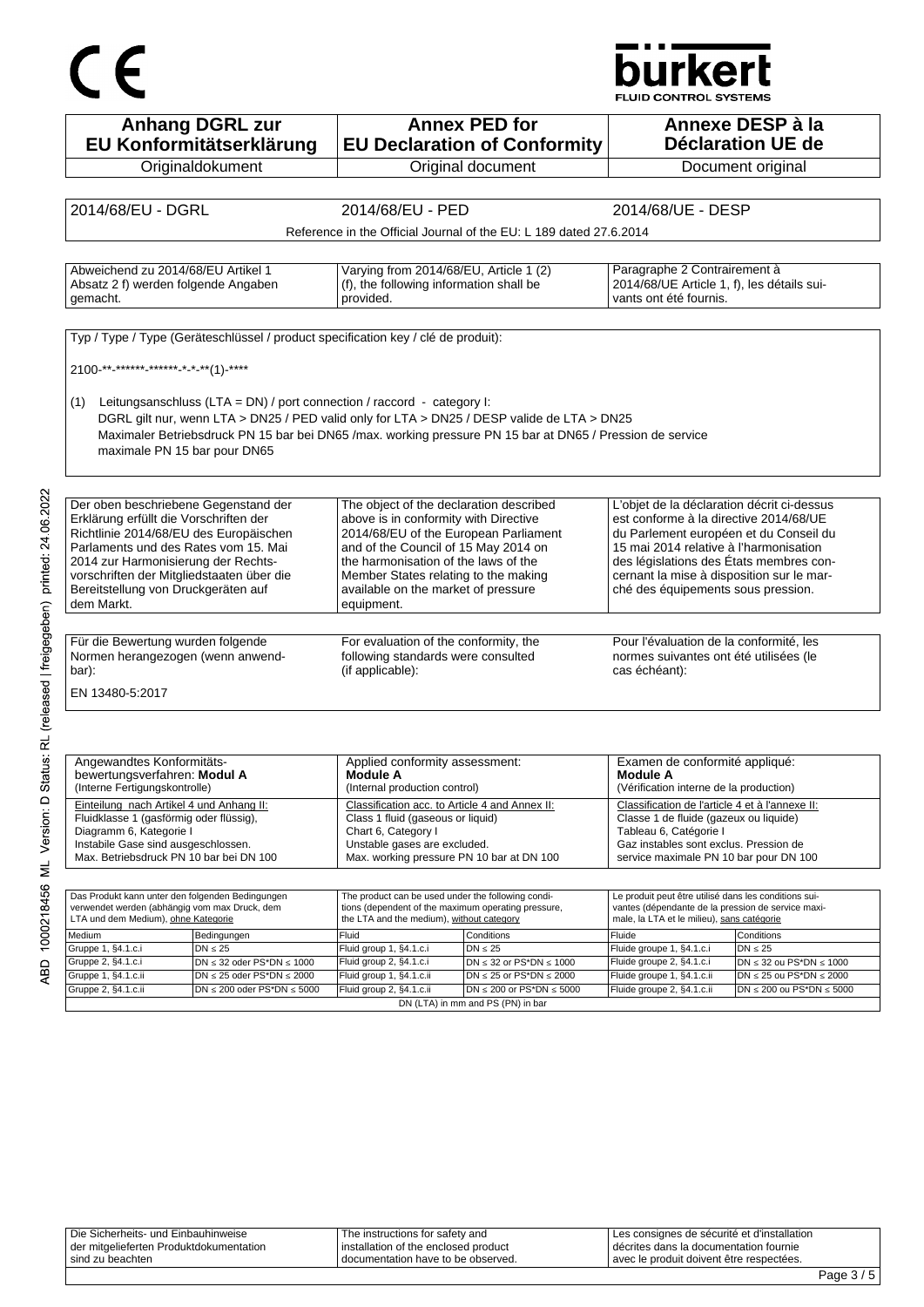



**Anhang GGVO zur EU Konformitätserklärung Originaldokument Annex GAR for EU Declaration of Conformity** Original document **Annexe GAZR à la Déclaration UE de**  Document original EU/2016/426 - GGVO EU/2016/426 - GAR UE/2016/426 - GAZR Reference in the Official Journal of the EU: L 81 dated 31.03.2016 2100-\*\*-\*\*\*\*\*\*\*\*\*\*\*\*-\*-\*\*\*/\*\*-\*\* (1) (1) Variabler Code / Variable code / Variable Code: Gilt nur in Verbindung mit / Only valid in combination with / Est uniquement valable en lien avec: PO19 / PO20 Der oben beschriebene Gegenstand der Erklärung erfüllt die Vorschriften der Verordnung (EU) 2016/426 des Europäischen Parlaments und des Rates vom 9. März 2016 über Geräte zur Verbrennung gasförmiger Brennstoffe und zur Aufhebung der Richtlinie 2009/142/EG. The object of the declaration described above is in conformity with Regulation (EU) 2016/426 of the European Parliament and of the Council of 9 March 2016 on appliances burning gaseous fuels and repealing Directive 2009/142/EC. L'objet de la déclaration décrit ci-dessus est conforme à la Règlement (UE) 2016/426 du Parlement européen et du Conseil du 9 mars 2016 concernant les appareils brûlant des combustibles gazeux et abrogeant la directive 2009/142/CE. Für die Bewertung wurden folgende Normen herangezogen (wenn anwendbar): For evaluation of the conformity, the following standards were consulted (if applicable): Pour l'évaluation de la conformité, les normes suivantes ont été utilisées (le cas échéant): EN 13611:2015, EN 161:2011+A3:2013, EN 16678:2015 Das genannte Produkt ist bescheinigt durch die Notifizierte Stelle: The product is certified by the Notified Body: Le produit est certifié par l'organisme notifié: Name und Anschrift der Notifizierten Stelle:/ Name and Address of the notified body:/ Nom et adresse de l'organisme notifié DVGW Cert GmbH Josef-Wirmer-Straße 1-3 53123 Bonn, Germany EU-Baumusterprüfbescheinigung Nr.: EU Type Examination Certificate No.: Attestation d'examen UE de type Non.: CE-0085CO0344, 15.04.2020

| l sind zu beachten                      | I documentation have to be observed. | avec le produit doivent être respectées.    |
|-----------------------------------------|--------------------------------------|---------------------------------------------|
| der mitgelieferten Produktdokumentation | installation of the enclosed product | décrites dans la documentation fournie      |
| Die Sicherheits- und Einbauhinweise     | The instructions for safety and      | Les consignes de sécurité et d'installation |